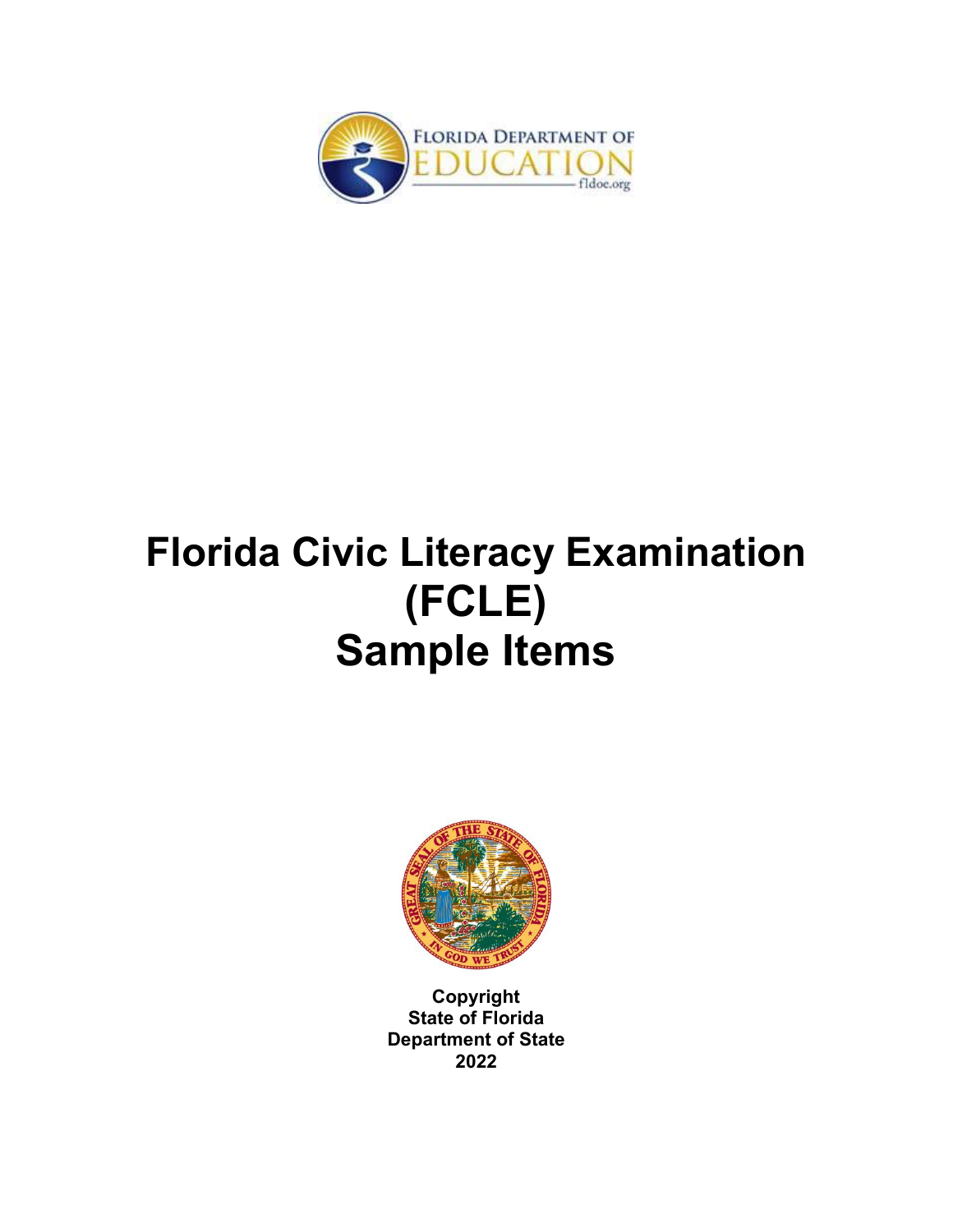The purpose of these sample test materials is to orient faculty and students to the types of questions on the Florida Civic Literacy Examination. The sample questions and answers are not intended to demonstrate the length of the actual test; however, each of the four outcomes assessed on the test are represented in the same proportion on the sample test as on the actual test (approximately 25% each). Student performance on the sample test should not be used as a predictor of performance on the actual test, and the sample test is not intended to guide classroom instruction.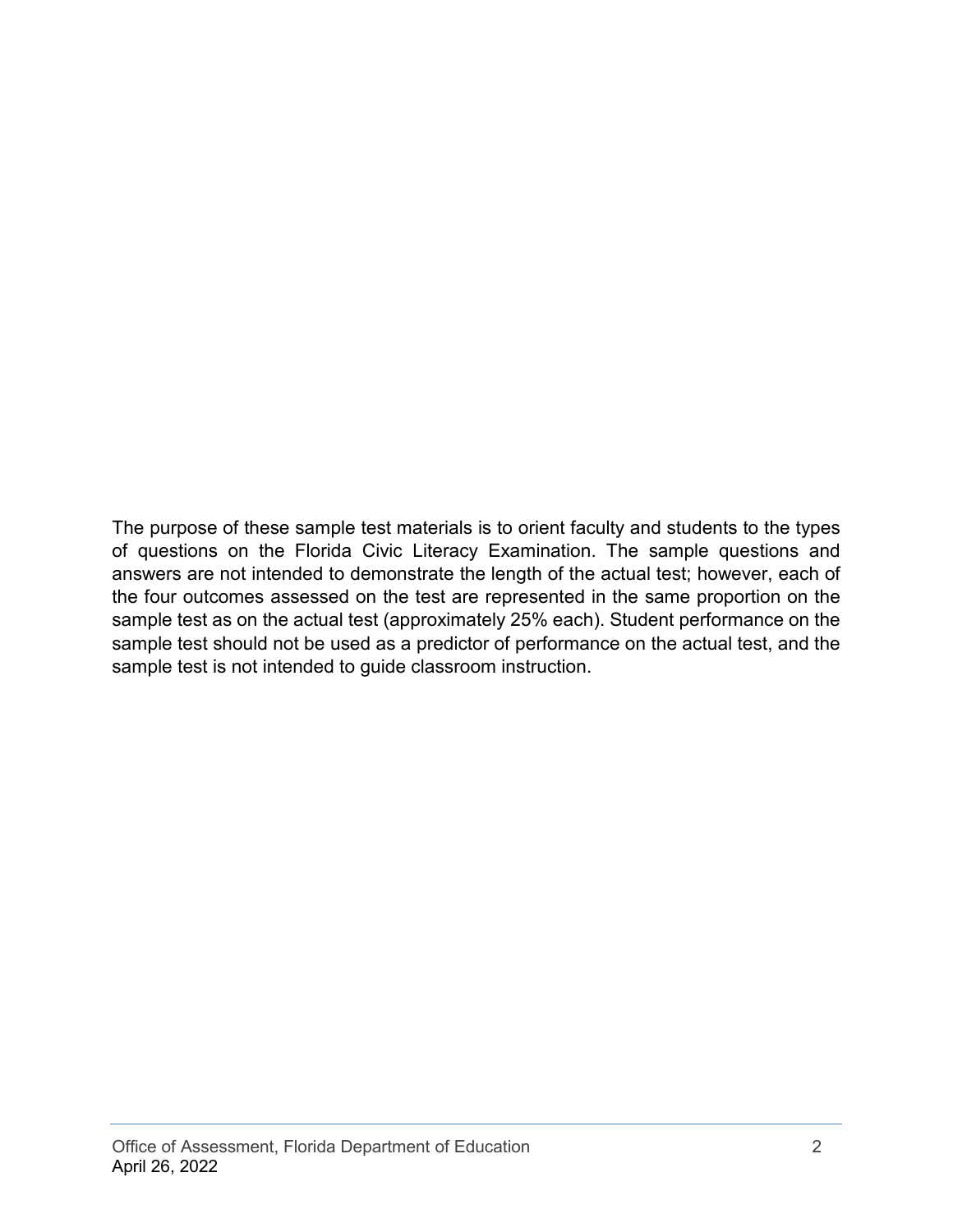- 1. Which of the following ancient civilizations established a republican form of government?
	- A. Roman
	- B. Egyptian
	- C. Greek
	- D. Persian
- 2. During the 6th century B.C.E., the ancient Athenians divided the powers of their government between two assemblies and guaranteed certain political rights to all male citizens. How do these political reforms best illustrate how societies develop?
	- A. by limiting government authority
	- B. by choosing government leaders
	- C. by improving government services
	- D. by reducing government expenditures
- 3. A certain country is characterized by the following traits:
	- 1. power achieved through inheritance
	- 2. same ruling family for over a century
	- 3. finite freedoms and rights
	- 4. hierarchical social status
	- 5. single established state religion

The establishment and maintenance of these traits is based on which of the following principles?

- A. popular sovereignty
- B. due process of law
- C. social contract theory
- D. divine right of kings
- 4. Which modern democratic concept practiced in the United States is most like the democratic process of ancient Greece?
	- A. the referendum
	- B. the presidential election
	- C. the primary election
	- D. the nominating convention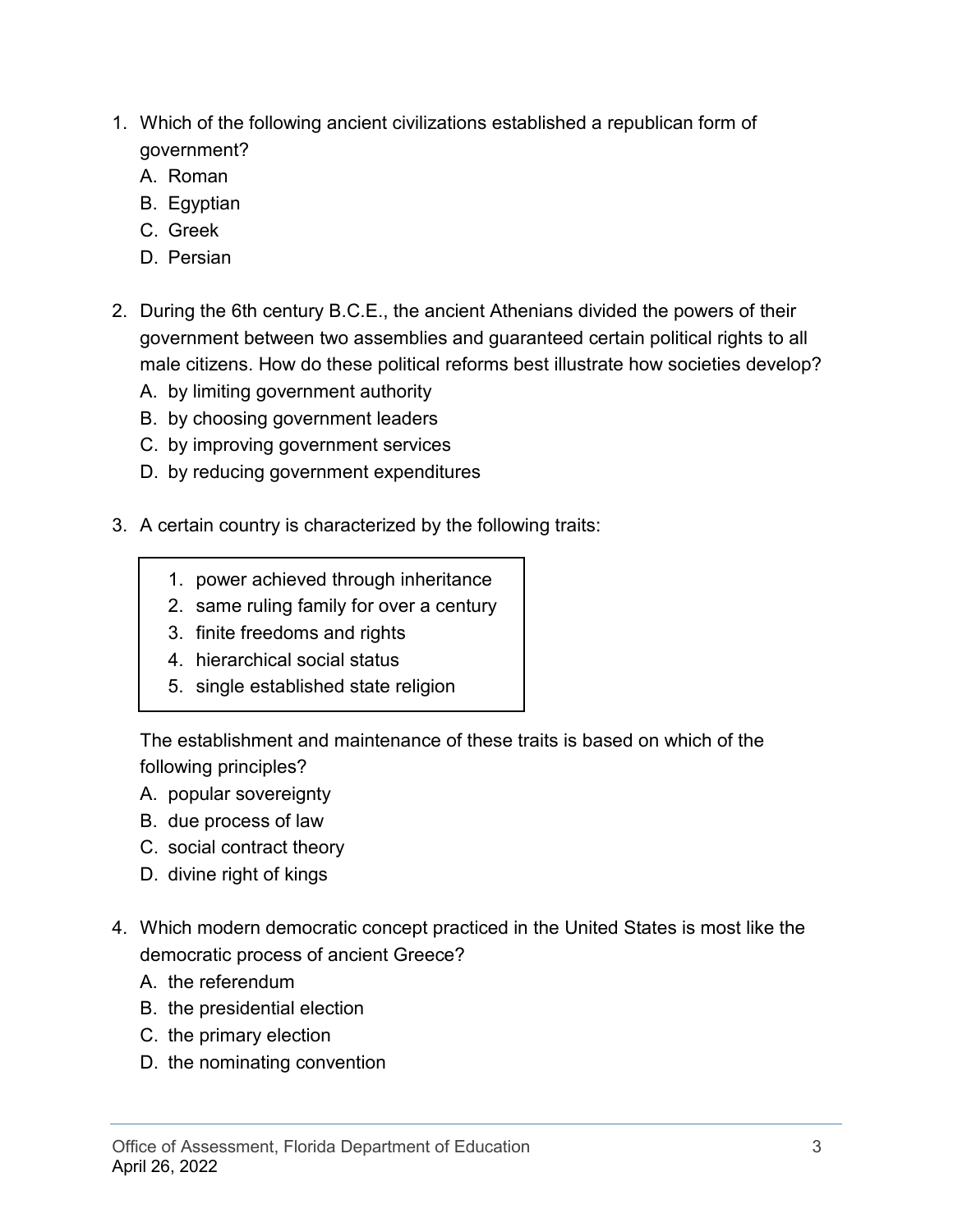- 5. What is the principal function of a written constitution?
	- A. resolving disagreements between competing parties
	- B. confirming resistance to civil disobedience
	- C. declaring the independence of a state
	- D. outlining the structure and powers of a government
- 6. Which of the following objectives best describes the purpose of the system of checks and balances, as defined in the U.S. Constitution?
	- A. establishing accountability for the government when levying taxes
	- B. maintaining a healthy economy and establishing trade with other governments
	- C. keeping any one of the three branches of government from becoming too powerful
	- D. assuring that the government spends only as much money as it takes in
- 7. Which modern process would be supported by the ancient Greeks?
	- A. electing governors
	- B. hiring press secretaries
	- C. nominating an ambassador
	- D. appointing a majority leader
- 8. Laws against defamation, including libel and slander, property damage and breach of contract represent which legal concern underlying most Western nations?
	- A. criminal law
	- B. military law
	- C. civil law
	- D. juvenile law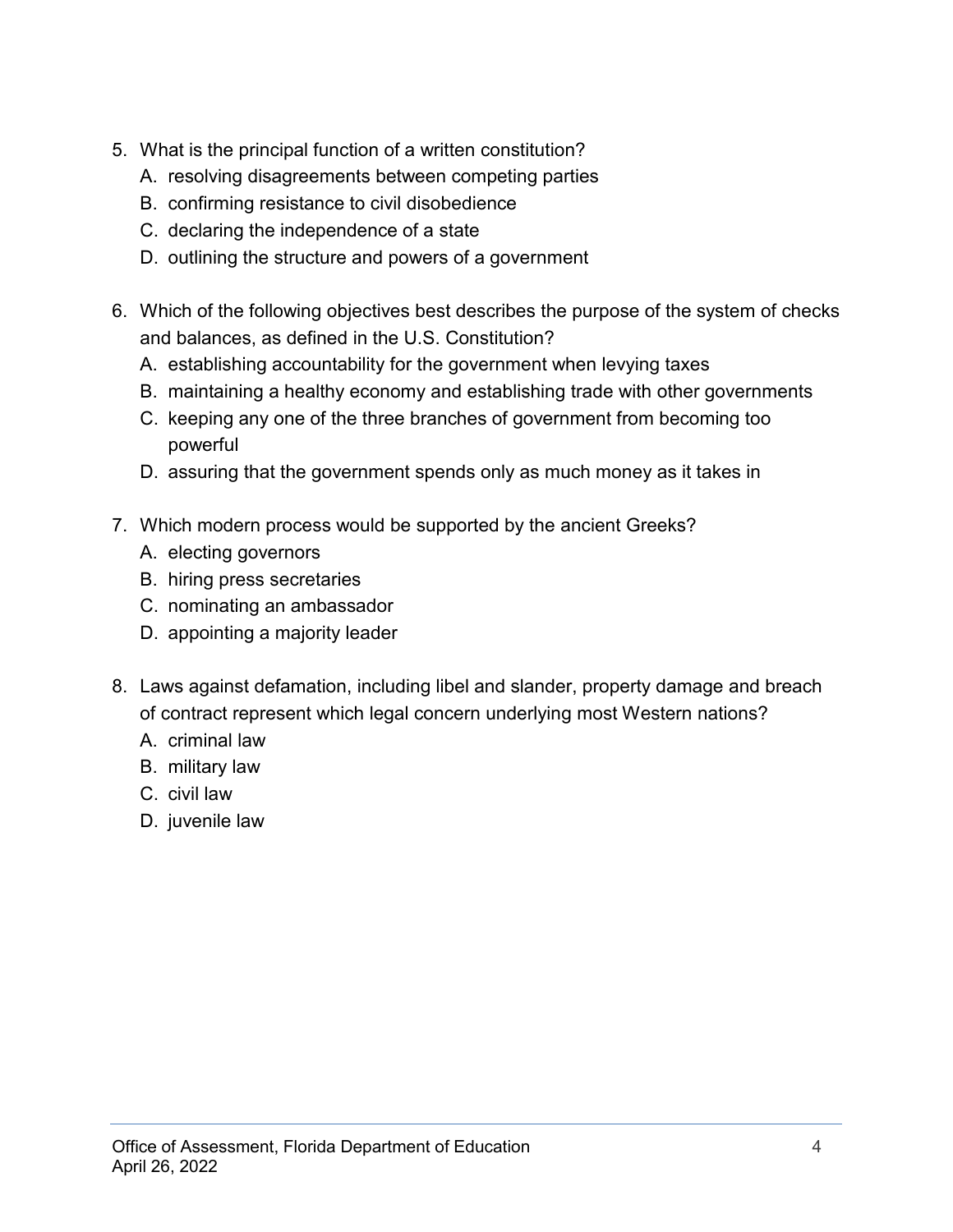9. Use the passage below, from an exchange between former president Nixon and a television interviewer, to answer the question that follows.

"Well, when the president does it, that means that it is not illegal"--Richard M. Nixon

### **Source: The Washington Post, June 5, 1977**

Which constitutional principle does the statement from President Nixon contradict?

- A. separation of powers
- B. republicanism
- C. rule of law
- D. equality

10.Which form of government is based on popular sovereignty?

- A. communism
- B. dictatorship
- C. monarchy
- D. republic

11.Use the provided Preamble to the United States Constitution to answer the question.

"We the People of the United States, in Order to form a more perfect Union, establish Justice, insure domestic Tranquility, provide for the common defence, promote the general Welfare, and secure the Blessings of Liberty to ourselves and our Posterity, do ordain and establish this Constitution for the United States of America."

#### **Source: National Archives and Records Administration**

Which of the following statements best describes the Preamble of the U.S. Constitution?

- A. Governments are accountable to the citizens over whom they rule.
- B. States will ensure that all citizens are granted certain freedoms.
- C. People allow representatives to speak on behalf of all citizens.
- D. Courts will elect officials to represent the people and ensure liberty.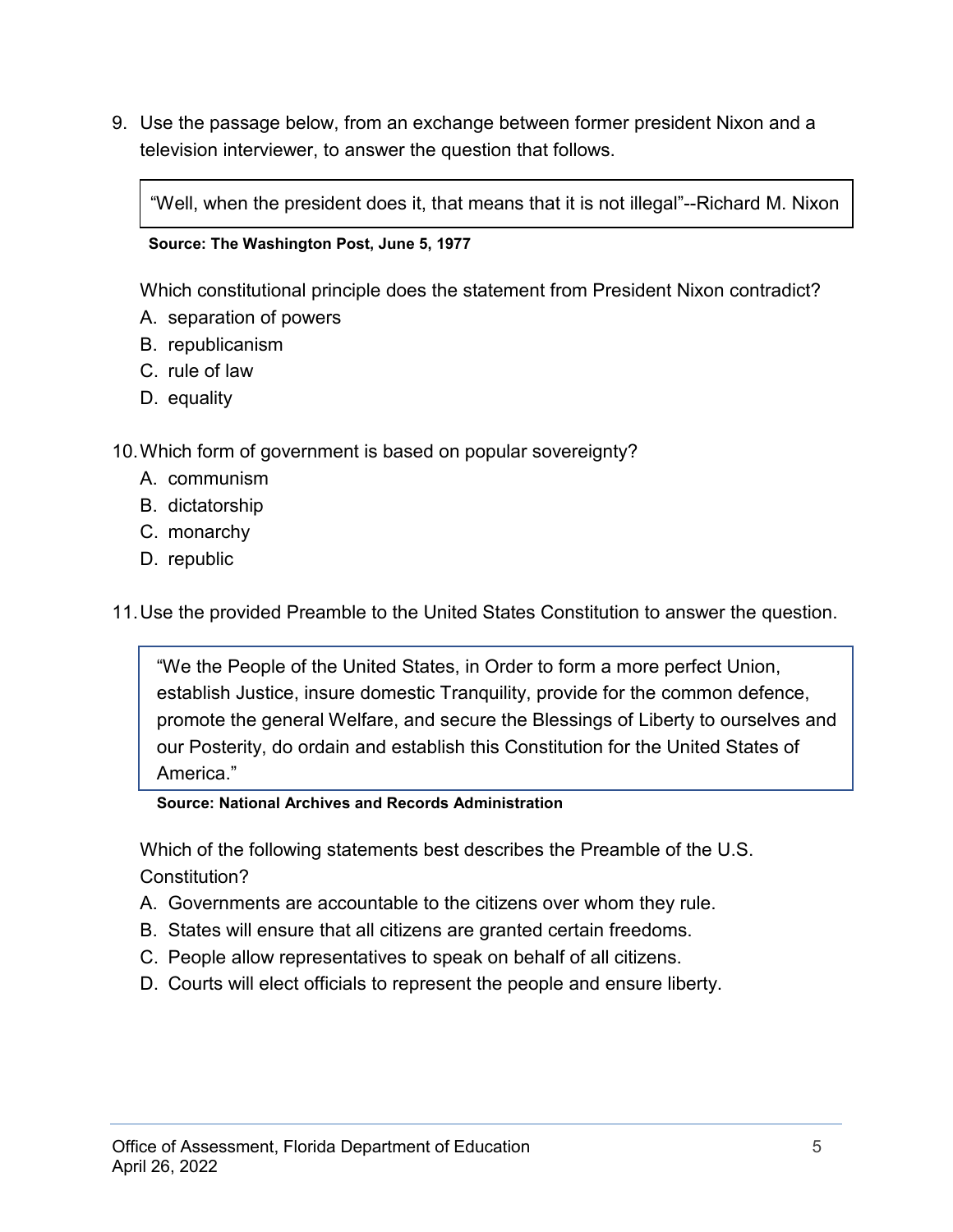- 12.The U.S. Congress fulfilled which of the following purposes of government when it declared war on Japan after the attack on Pearl Harbor?
	- A. ensuring domestic tranquillity
	- B. promoting the general welfare
	- C. providing for the common defense
	- D. establishing a system of justice
- 13.Which circumstance would require a search warrant?
	- A. searching persons with reasonable suspicion
	- B. examining evidence that is in plain view
	- C. searching school lockers for contraband
	- D. examining the contents of a hotel room
- 14.In the United States, which of the following is permitted to citizens by the right of freedom of assembly?
	- A. the right to demonstrate
	- B. the right to riot
	- C. the right to immigrate
	- D. the right to work
- 15.A man is walking down a public street window-shopping. A robbery is reported in that same area. Police officers stop and search the man who is shopping. On what Constitutional grounds could this man contest this search as a violation of his rights?
	- A. Second Amendment
	- B. Third Amendment
	- C. Fourth Amendment
	- D. Fifth Amendment
- 16.In the United States, how are conflicts between state laws and federal laws generally resolved?
	- A. The conflict must be resolved by the U.S. attorney general.
	- B. The conflict must be resolved by a national referendum.
	- C. The conflict must be resolved using the Supremacy Clause.
	- D. The conflict must be resolved using the Tenth Amendment.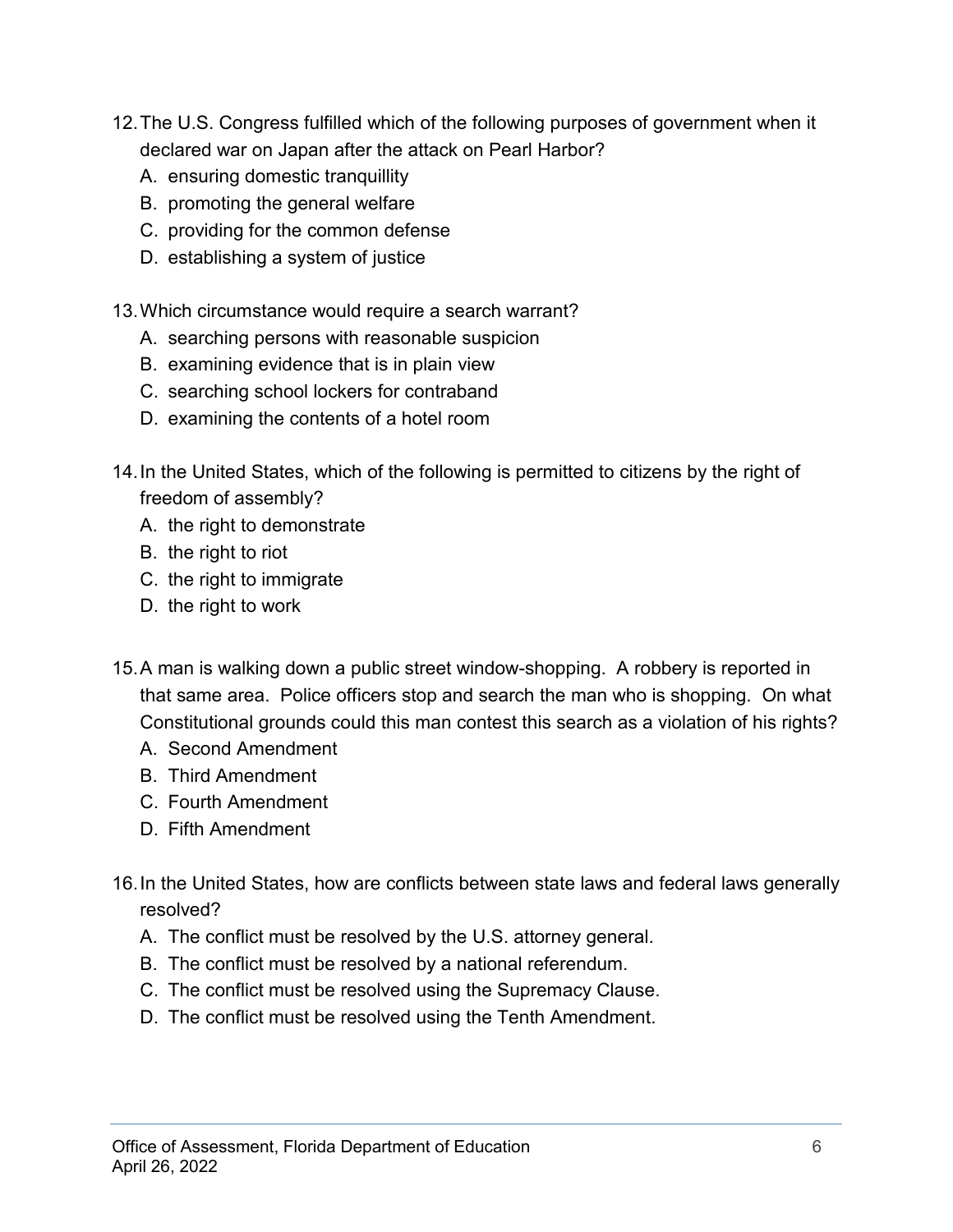17.Which article of the U.S. Constitution grants the power to coin money, make treaties, and levy import duties?

- A. Article I
- B. Article II
- C. Article III
- D. Article IV

18.Use the scenario below to answer the question that follows.

A suspect is accused of a crime in one state and flees to another state where they are apprehended. The state is very slow in returning the suspect to the state of origin and keeps them imprisoned.

Which of the following represents a suitable petition for the suspect in this situation, in regard to their constitutional rights?

- A. petition for a writ of extradition
- B. petition for a writ of habeas corpus
- C. petition for release into their custody
- D. petition for overturning of the charges

19.Which phrase best describes the power of impeachment?

- A. the ability of the U.S. House to charge federal officers with a crime or violation
- B. the ability of the U.S. Supreme Court to determine constitutionality of laws
- C. the power of the U.S. Senate to remove federal officers for a crime or violation
- D. the power of the U.S. President to enforce decisions of federal courts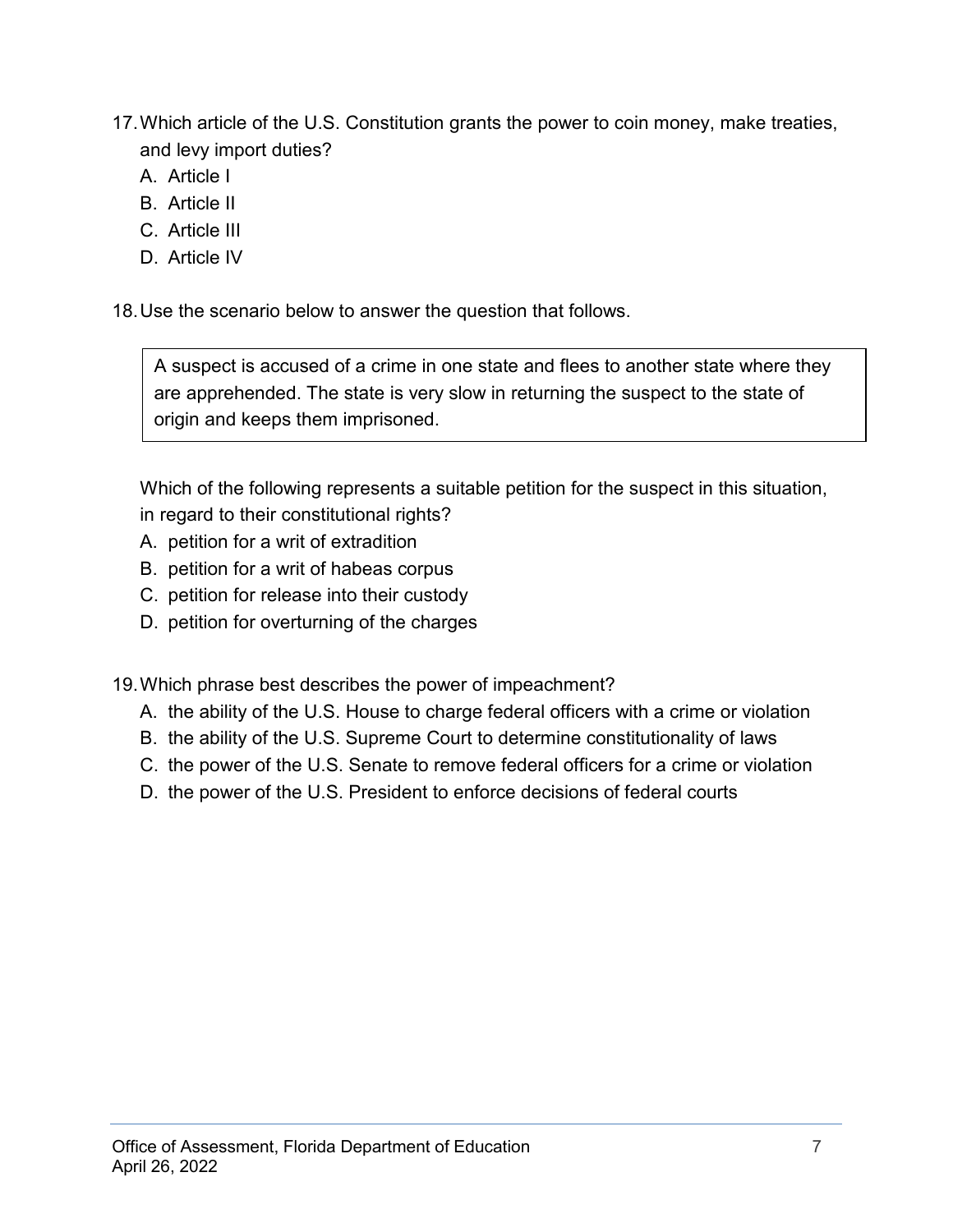20.Use the excerpt below, from the Declaration of Independence, to answer the question that follows.

He has kept among us, in times of peace, Standing Armies without the Consent of our legislatures.

### **Source: National Archives and Records Administration**

Which constitutional provision was inspired by the above complaint?

- A. The president has the power to declare war under Article II.
- B. The Second Amendment ensures that citizens have the right to keep and bear arms.
- C. The Third Amendment limits the quartering of soldiers to specific circumstances.
- D. The president has the power to determine the deployment and use of soldiers under Article II.
- 21.Use the passage below, from a historical document, to answer the question that follows.

We the people of the United States, in order to form a more perfect union, establish justice, insure domestic tranquillity, provide for the common defense, promote the general welfare, and secure the blessings of liberty to ourselves and our posterity, do ordain and establish this Constitution for the United States of America.

# **Source:** *The U.S. Constitution***, National Archives and Records Administration**

Which philosophical movement best reflects the ideals in the passage?

- A. Transcendentalism
- B. Reformation
- C. Progressivism
- D. Enlightenment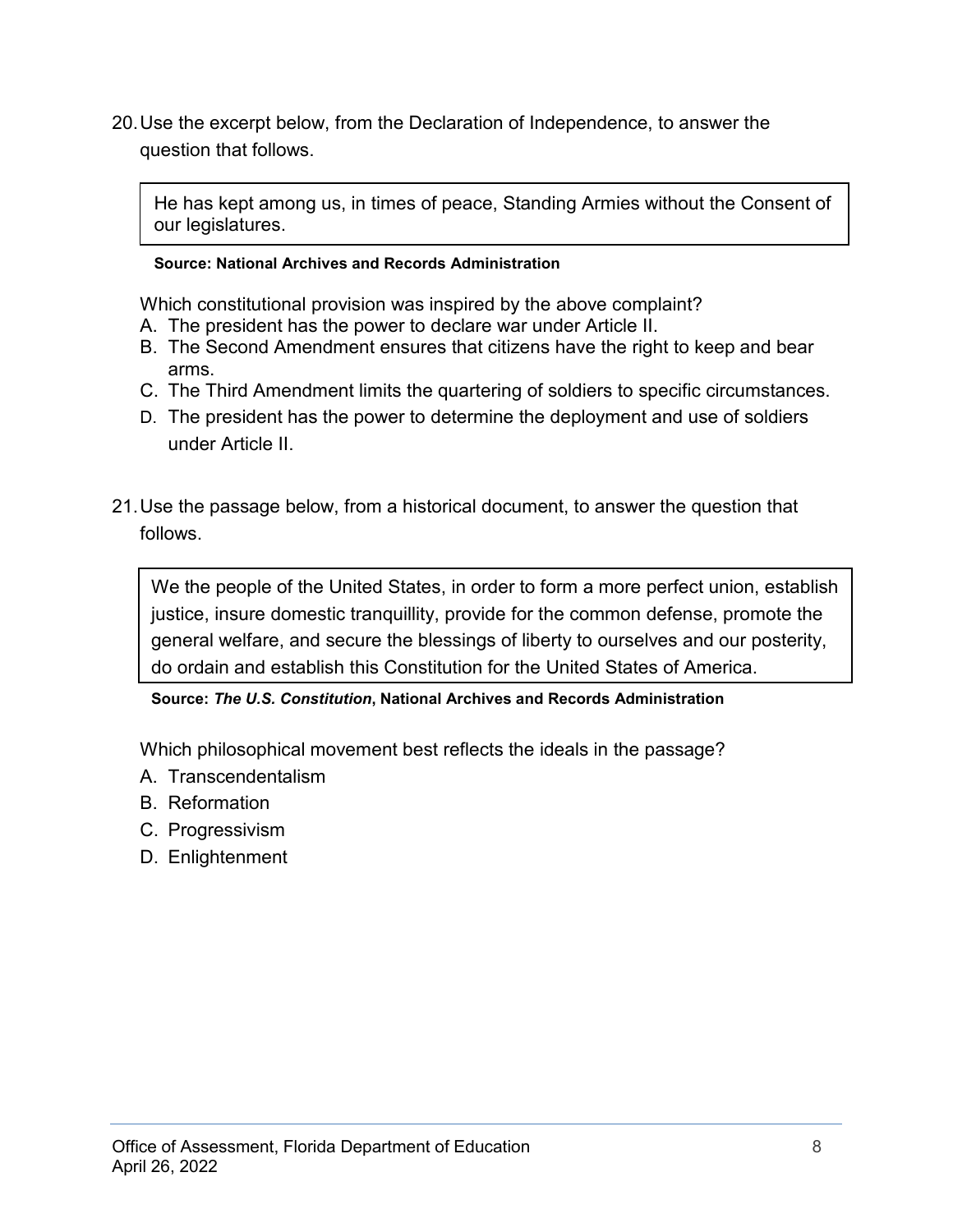22.Use the passage below, which was included in the Declaration of Sentiments adopted at the Seneca Falls Convention in 1848, to answer the question that follows.

We hold these truths to be self-evident: that all men and women are created equal; that they are endowed by their Creator with certain inalienable rights; that among these are life, liberty, and the pursuit of happiness.

**Source: Cady Stanton, E. (2006).** *Declaration of sentiments.* **In M. Boezi (Ed.), Voices of the American people (Vol. 1, p. 173). New York: Pearson Longman. From E. Cady Stanton, S. B. Anthony, & M. J. Gage (Eds.) (1881),** *History of woman suffrage* **(Vol. 1, pp. 67–94). Rochester, NY: Charles Mann. (Original work published 1848)**

Which of the following documents influenced the aims and strategies of the authors of the Declaration of Sentiments?

- A. Northwest Ordinance
- B. Articles of Confederation
- C. U.S. Constitution
- D. Declaration of Independence
- 23.Which political philosopher's ideas are best represented in the Declaration of Independence?
	- A. Thomas Hobbes
	- B. Ethan Allen
	- C. John Locke
	- D. James Madison

24.Why did colonists living under British rule protest British tax policies?

- A. The colonists claimed that the tax policies violated their political rights.
- B. The colonists claimed that the monetary policies prohibited them from developing industries.
- C. The colonists claimed that the commercial policies hindered westward expansion of the colonies.
- D. The colonists claimed that the regulatory policies caused widespread criminal activity in the colonies.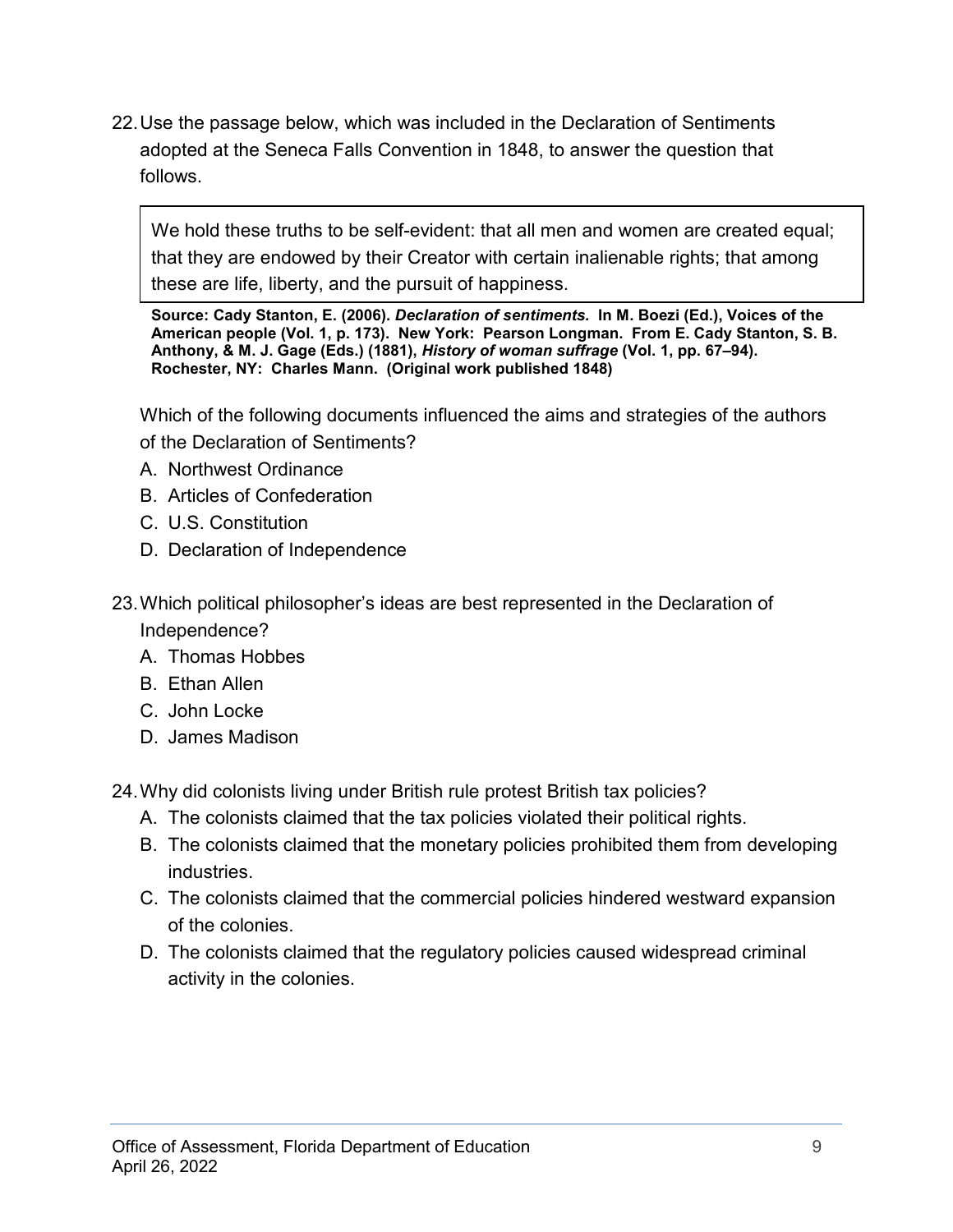25.In the Mayflower Compact, Plymouth settlers pledged to unite into "a civil body politic" and agreed to make and abide by laws that "insured the general Good of the Colony."

What founding document did this set a precedent for?

- A. Declaration of Independence
- B. U.S. Constitution
- C. Magna Carta
- D. Bill of Rights
- 26.Which person is considered to be the principal author of the U.S. Constitution?
	- A. Thomas Jefferson
	- B. Richard Henry Lee
	- C. Benjamin Franklin
	- D. James Madison
- 27.Government by the people and the separation of powers are the main principles of which founding document?
	- A. Bill of Rights
	- B. U.S. Constitution
	- C. Mayflower Compact
	- D. Northwest Ordinances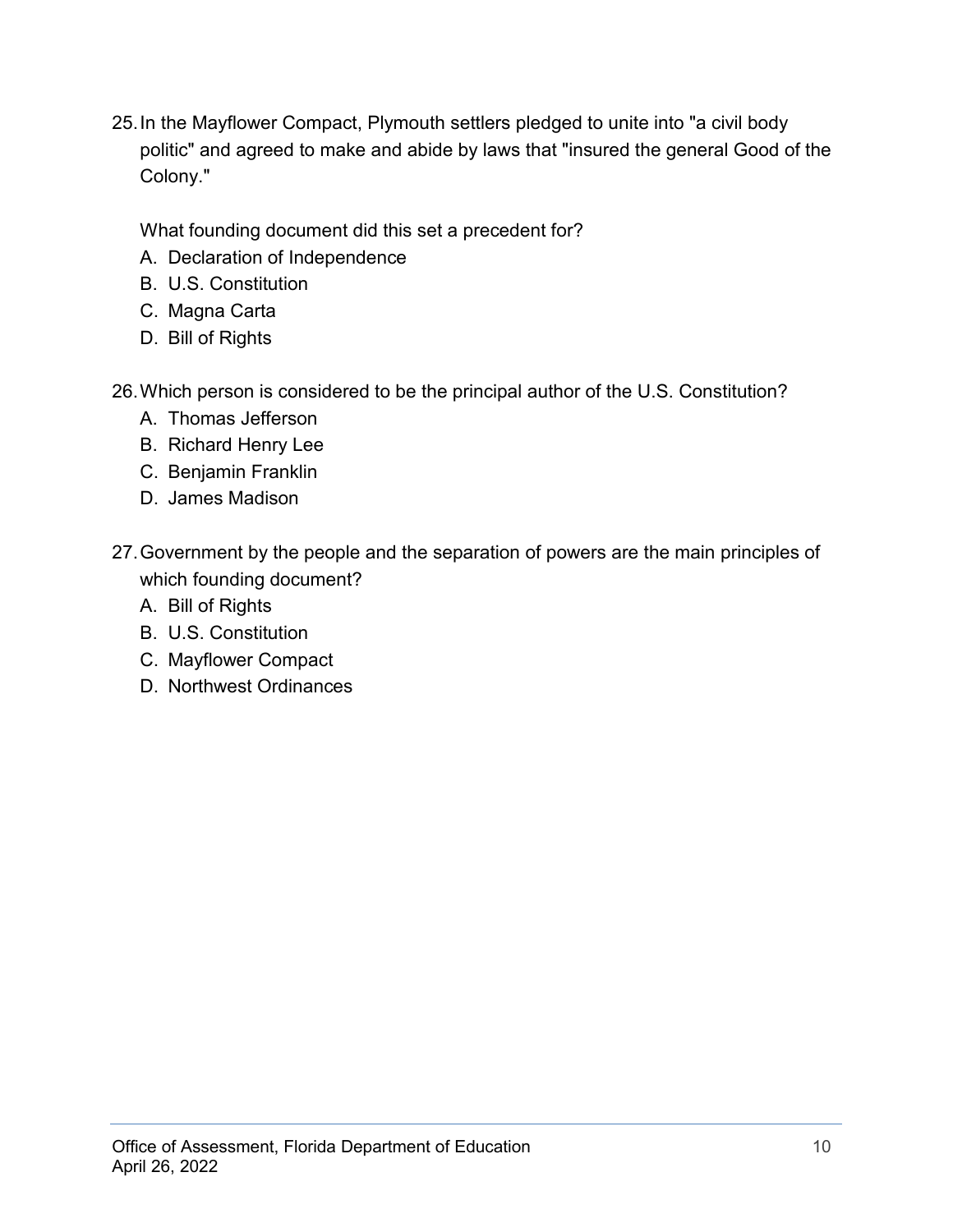28.Use the excerpt below, from the Thirteenth Amendment, to answer the question that follows.

"Neither slavery nor involuntary servitude, except as a punishment for crime whereof the party shall have been duly convicted, shall exist within the United States, or any place subject to their jurisdiction."

# **Source: National Archives and Records Administration**

Which of the following contains a clause that may have served as an inspiration for the above language?

- A. Declaration of Independence
- B. Articles of Confederation
- C. Northwest Ordinances
- D. Federalist Papers
- 29.The Mayflower Compact includes a pledge to ensure that all citizens look out for the general good of the colony. Based on this, what impact has the Mayflower Compact had on modern understanding of the purpose of government in the United States?
	- A. The government should protect the property of influential citizens.
	- B. The government should provide equal protection under the law.
	- C. The government should advance the goals of the elite.
	- D. The government should establish religious unity.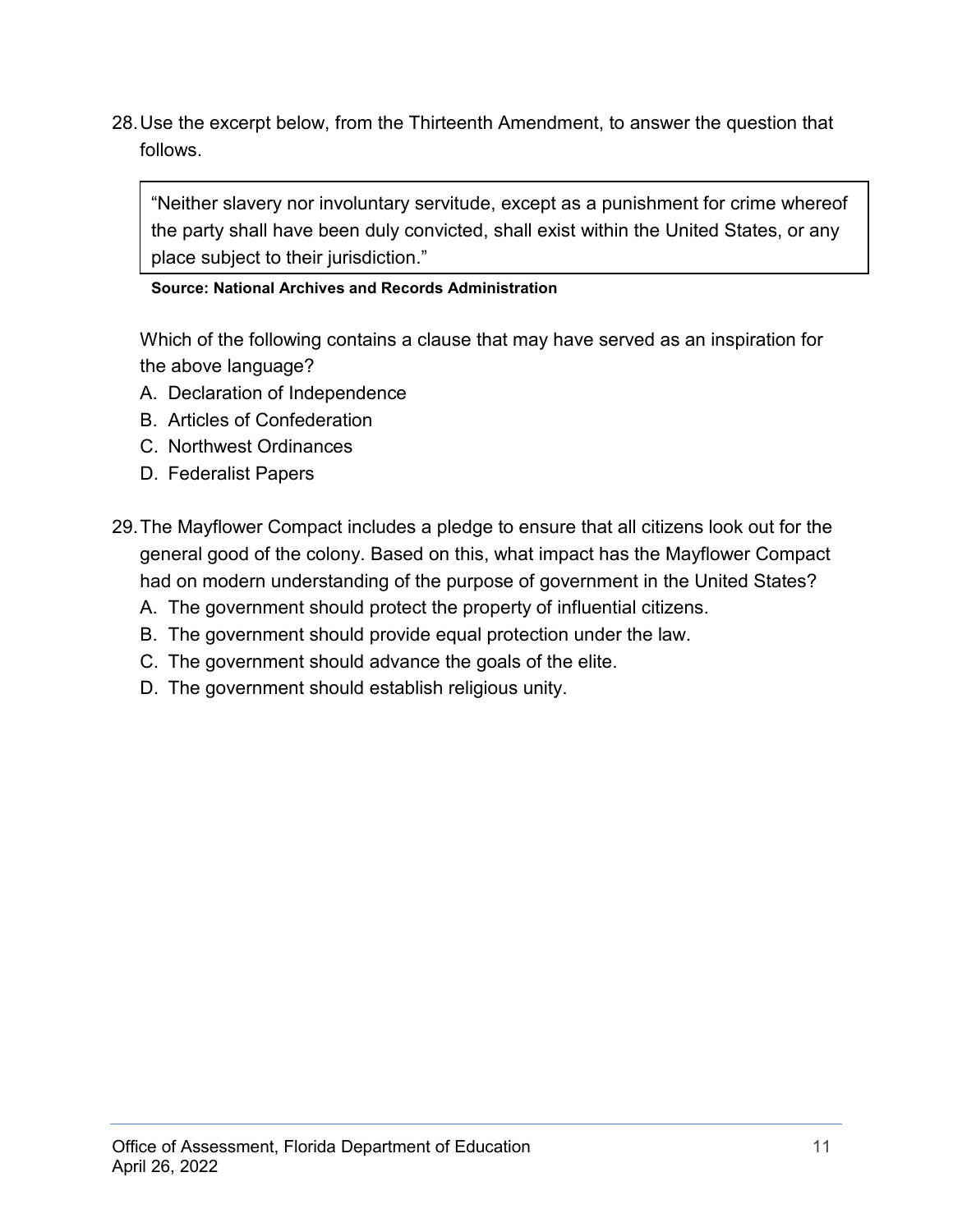30. At the Constitutional Convention, there was a major debate between large states and small states about representation in the new Congress. This debate was resolved by the Great Compromise.

What was the result of this compromise?

- A. The number of citizens in a state would determine how many seats that state had in Congress, but slaves and other noncitizens would not be counted for this purpose.
- B. Congress would have two houses, one in which state representation was based on population and one in which all states had equal representation.
- C. The number of seats each state would have in both houses of Congress would be based on the state's population.
- D. Congress would be made up of two houses in which all states had an equal number of representatives in each house.
- 31. Which of the following reflects the most important consequence of the Watergate break-in?
	- A. legalization of capital punishment
	- B. creation of levees around coastal cities
	- C. resignation of the president of the United States
	- D. integration of surveillance technology in society
- 32. Which legislation reflects federal efforts to regulate transportation?
	- A. Interstate Commerce Act
	- B. Sherman Anti-Trust Act
	- C. Blank-Allison Act
	- D. Pendleton Act
- 33. The U.S. Supreme Court enabled which government practices to continue in its ruling in *Plessy v. Ferguson*?
	- A. prohibiting monopoly formation
	- B. segregating public facilities
	- C. establishing immigration quotas
	- D. regulating financial markets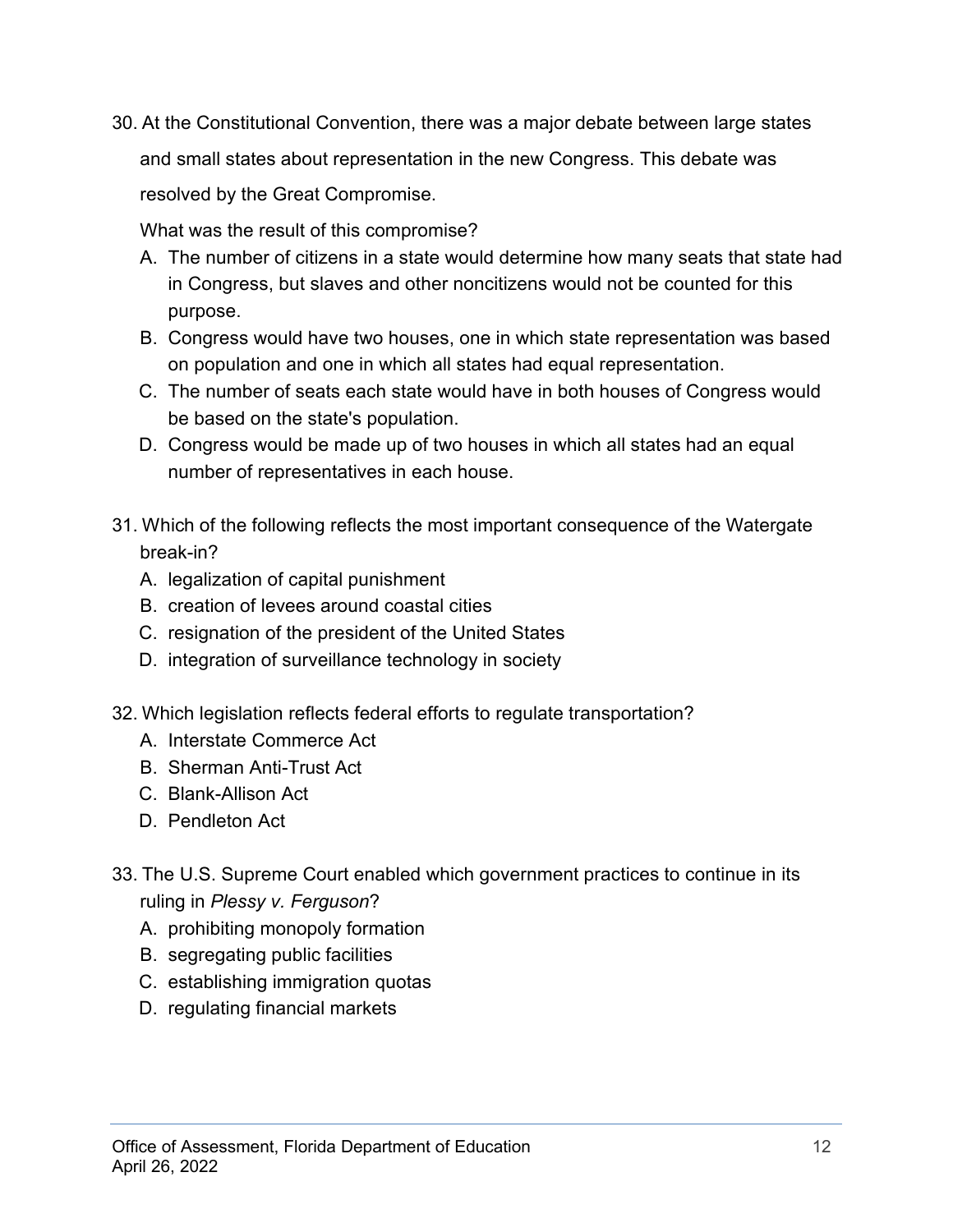- 34.Which of the following statements regarding the Monroe Doctrine is accurate?
	- A. The Monroe Doctrine prohibited future European colonization in the Western Hemisphere.
	- B. Debates over the Monroe Doctrine heightened sectional divisions in the United States.
	- C. The United States used the Monroe Doctrine to justify the annexation of overseas territories.
	- D. Great Britain's opposition to the Monroe Doctrine was a major cause of the War of 1812.
- 35.By what process were eighteen-year-olds fully granted the right to vote?
	- A. resolution of Congress
	- B. voter initiative
	- C. Supreme Court decision
	- D. constitutional amendment
- 36.Use the passage below, taken from a presidential nomination speech, to answer the question that follows.

"What do the people of America want more than anything else? To my mind, they want two things: work, . . . and with work, a reasonable measure of security . . ."

**Source: National Archives and Records Administration**

Based on the passage, which government program would the speaker support?

- A. Great Society
- B. Fair Deal
- C. New Deal
- D. Brain Trust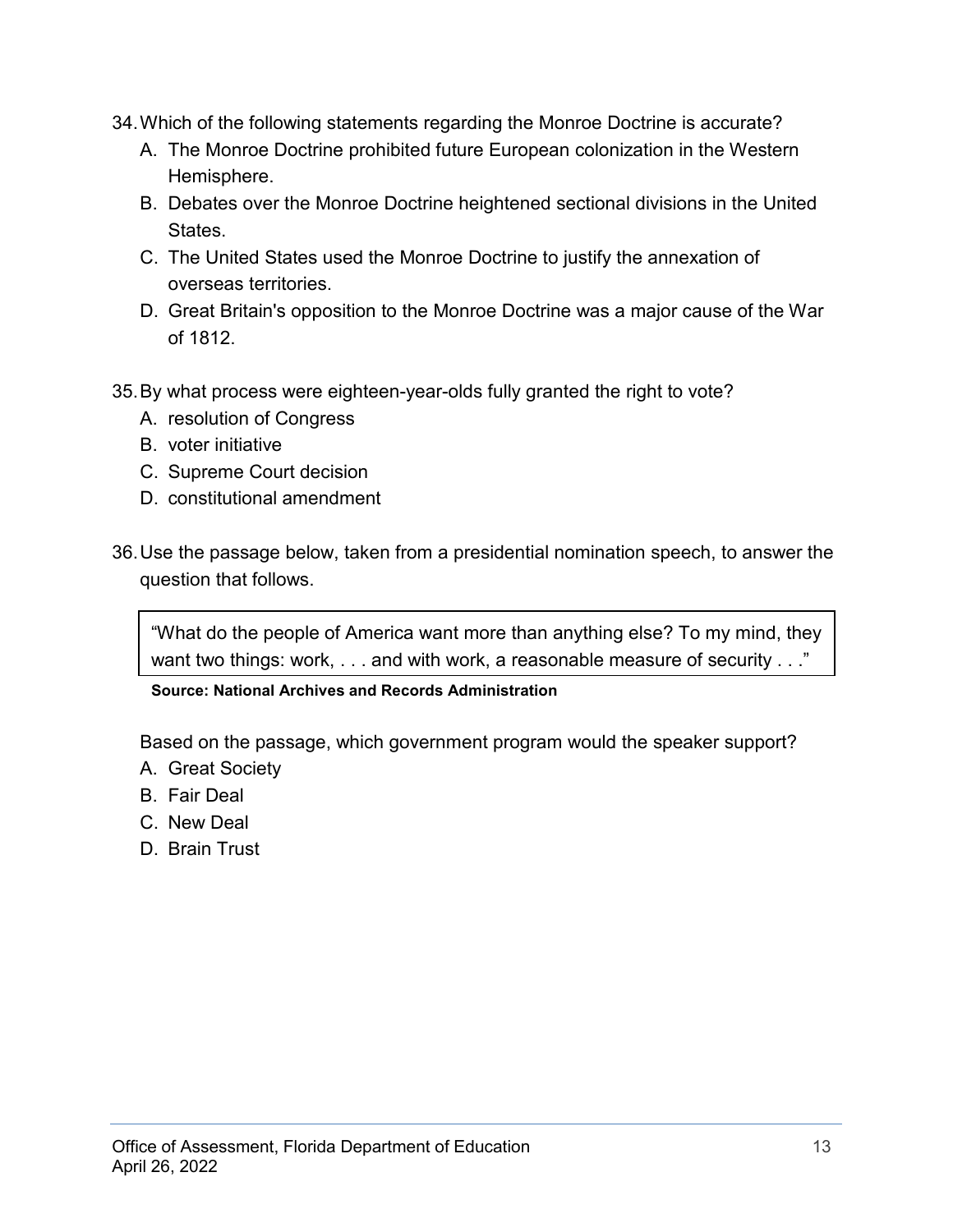37.In order to attract investment and business and reduce expenses, a state legislature proposes passing a law that removes the need for certain federal regulatory features relating to office and factory environments.

Which legislative action would most likely cause the U.S. Supreme Court to decide that this violated the Supremacy Clause?

- A. Pendleton Act
- B. Fair Housing Act
- C. Social Security Act
- D. Occupational Safety and Health Act
- 38.Use the passage below, from a landmark Supreme Court case opinion, to answer the question that follows.

"So if a law be in opposition to the constitution; if both the law and the constitution apply to a particular case, so that the court must either decide that case conformably to the law, disregarding the constitution; or conformably to the constitution, disregarding the law; the court must determine which of these conflicting rules governs the case."

# **Source: National Archives and Records Administration**

Which Supreme Court case established the precedent described in the opinion?

- A. *Bush v. Gore*
- B. *Miranda v. Arizona*
- C. *Marbury v. Madison*
- D. *Dred Scott v. Sandford*
- 39.Which of the following cases resulted in a decision that undermined civil rights and liberties in prioritization of national security?
	- A. *Regents of the University of California v. Bakke*
	- B. *Brown v. Board of Education*
	- C. *District of Columbia v. Heller*
	- D. *Korematsu v. United States*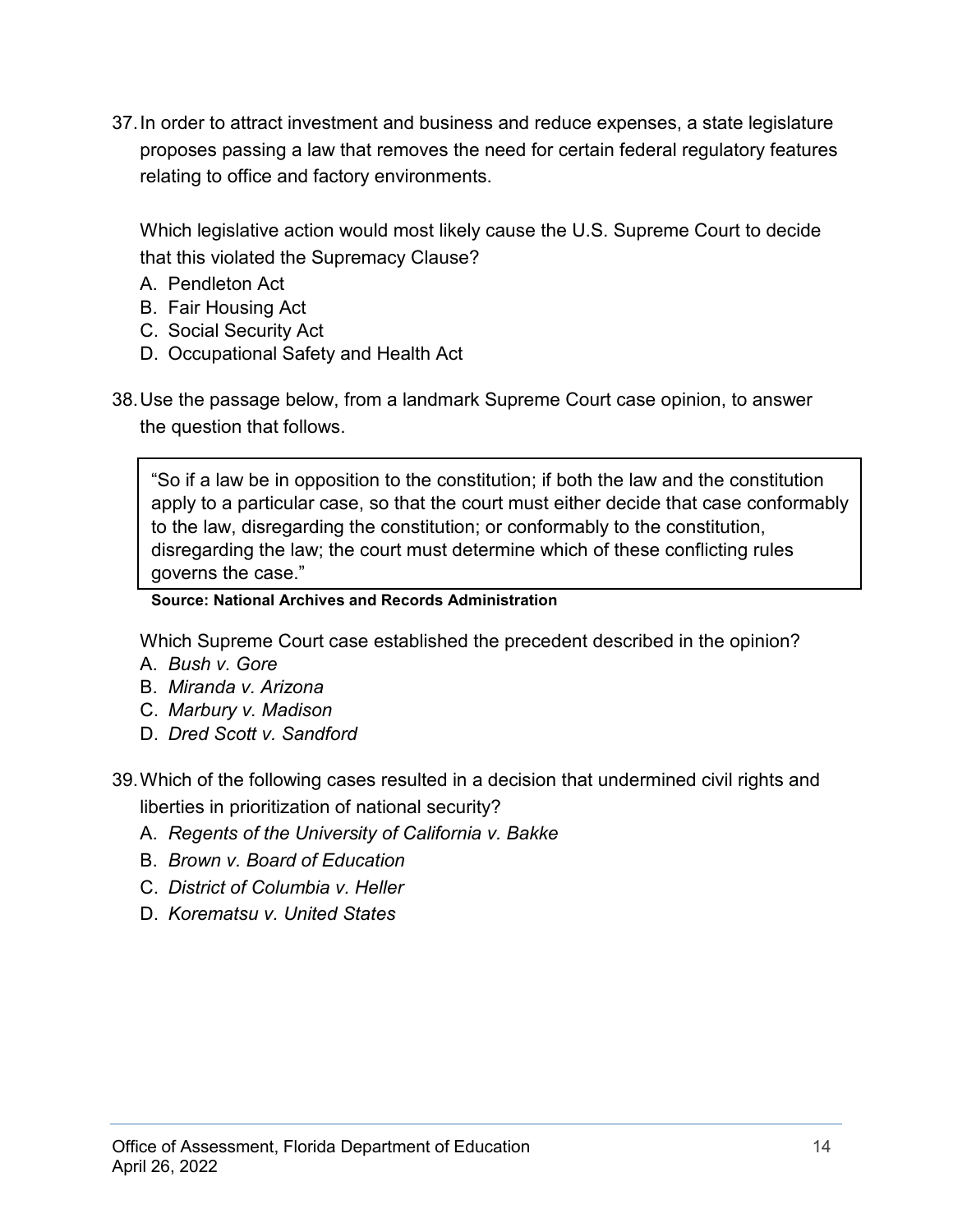40. A person is charged with felony breaking and entering. During the court proceedings, the defendant requested an attorney and was denied the right to counsel.

Which Supreme Court case overturned the trial court's decision, due to lack of counsel?

- A. *Miranda v. Arizona*
- B. *Plessy v. Ferguson*
- C. *McCulloch v. Maryland*
- D. *Gideon v. Wainwright*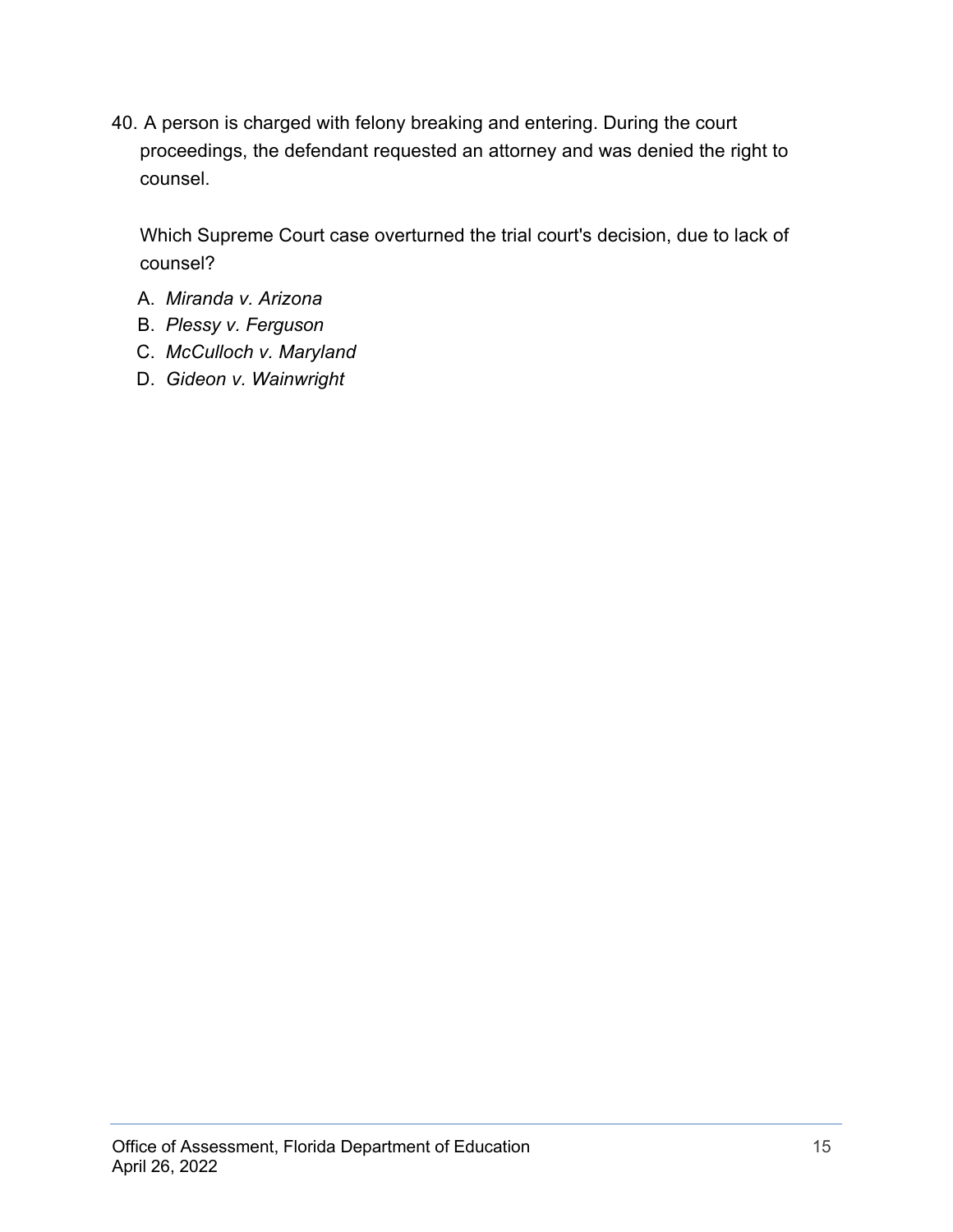# **FCLE Sample Item Key**

| Item<br><b>Number</b> | <b>Correct</b><br><b>Response</b> | Item<br><b>Number</b> | <b>Correct</b><br><b>Response</b> |
|-----------------------|-----------------------------------|-----------------------|-----------------------------------|
| 1                     | Α                                 | 21                    | D                                 |
| $\overline{2}$        | A                                 | 22                    | D                                 |
| 3                     | D                                 | 23                    | C                                 |
| $\overline{4}$        | A                                 | 24                    | A                                 |
| 5                     | D                                 | 25                    | B                                 |
| 6                     | $\mathsf C$                       | 26                    | D                                 |
| $\overline{7}$        | $\overline{A}$                    | 27                    | B                                 |
| 8                     | $\overline{C}$                    | 28                    | C                                 |
| 9                     | $\mathsf C$                       | 29                    | B                                 |
| 10                    | D                                 | 30                    | B                                 |
| 11                    | $\overline{A}$                    | 31                    | C                                 |
| 12                    | C                                 | 32                    | A                                 |
| 13                    | D                                 | 33                    | B                                 |
| 14                    | A                                 | 34                    | A                                 |
| 15                    | $\overline{C}$                    | 35                    | D                                 |
| 16                    | $\mathsf C$                       | 36                    | C                                 |
| 17                    | A                                 | 37                    | D                                 |
| 18                    | B                                 | 38                    | C                                 |
| 19                    | Α                                 | 39                    | D                                 |
| 20                    | C                                 | 40                    | D                                 |